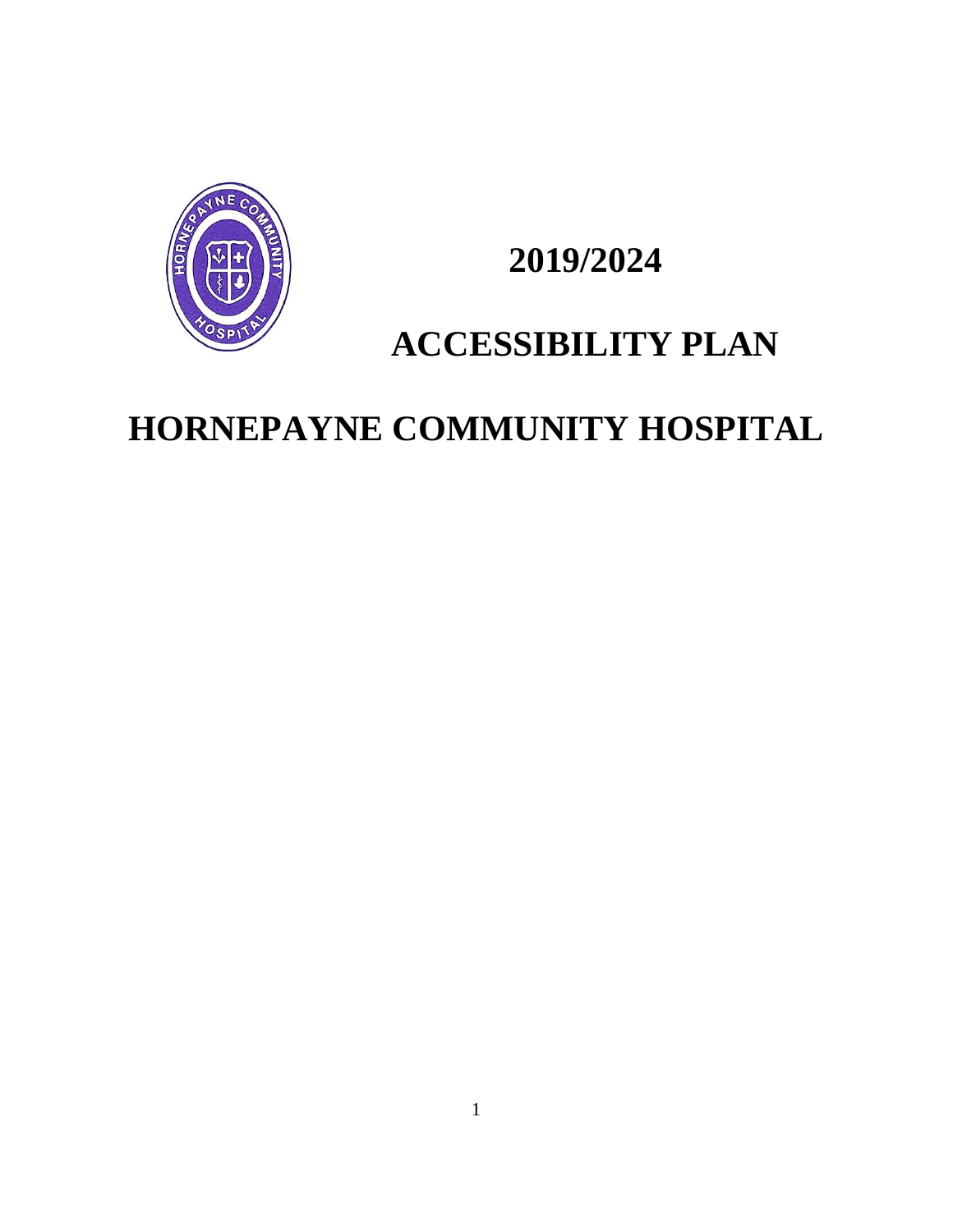# **Contents**

| Description of the Hornepayne Community Hospital  5 |
|-----------------------------------------------------|
|                                                     |
|                                                     |
| Establishment of the Working Group    6             |
|                                                     |
|                                                     |
|                                                     |
|                                                     |
|                                                     |
|                                                     |
|                                                     |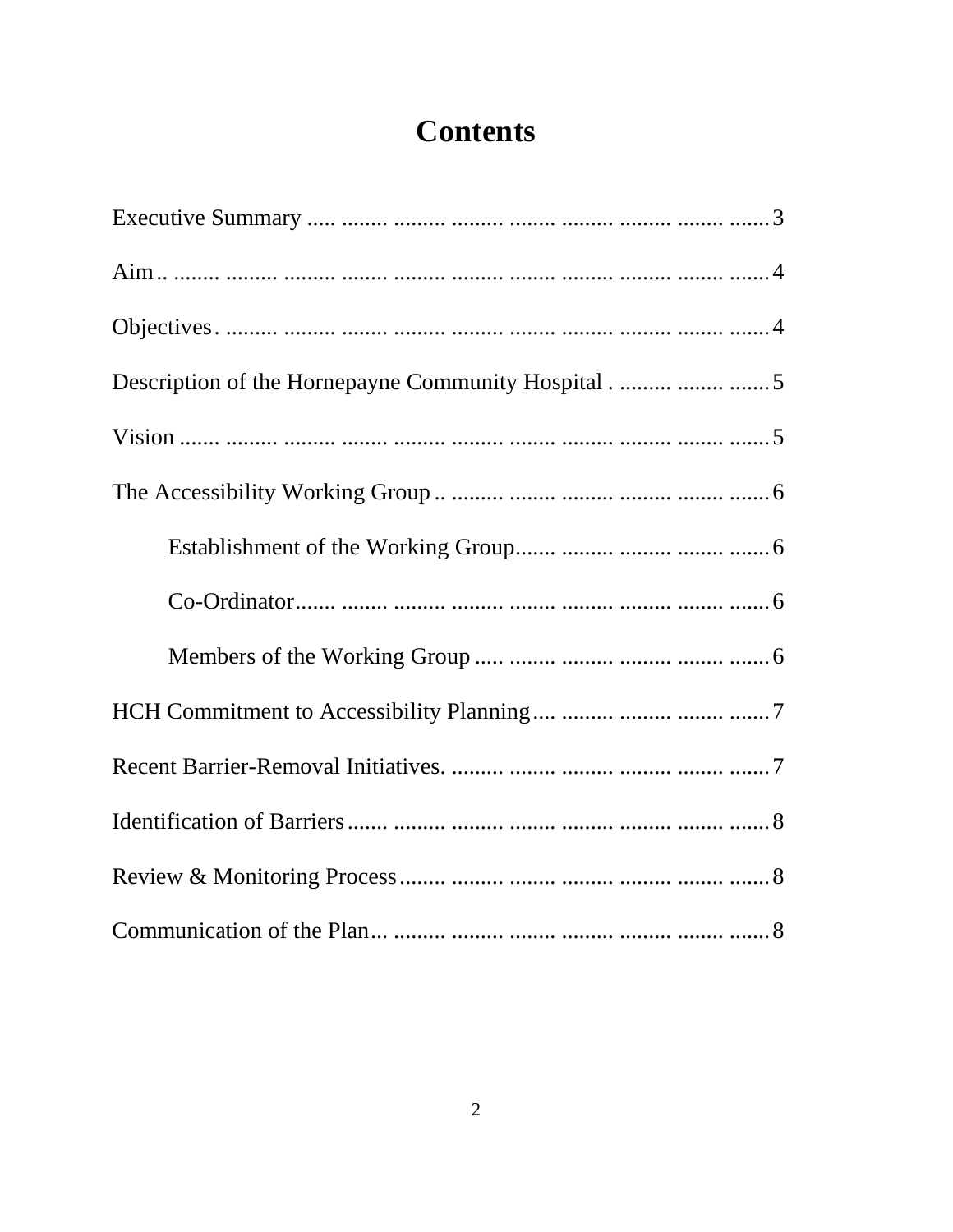# **EXECUTIVE SUMMARY**

The purpose of the Accessibility for Ontarians with Disabilities Act, 2005 (AODA) is to benefit all Ontarians by, a) developing, implementing and enforcing accessibility standards in order to achieve accessibility for Ontarians with disabilities with respect to goods, services, facilities, accommodation, employment, buildings, structures on or before January 1, 2025; and b) providing for the involvement of persons with disabilities, of the Government of Ontario and of representatives of industries and of various sectors of the economy in the development of the accessibility standards.

The hospital's Accessibility Program is intended to establish accessibility standards for all persons at the hospital. The report describes:

- 1. The measures that the Hornepayne Community Hospital has taken in the past, and
- 2. The measures that the Board proposes to take during the year to identify, remove, and prevent barriers to people with disabilities who use the facilities and services of the Hospital, including patients, staff, visitors, and other members of the community.

Again this year, the Hornepayne Community Hospital has committed itself to the continual improvement of access to hospital premises, facilities, and services for patients and staff with disabilities; the participation of people with disabilities in the development and review of its annual access plans; and the provision of quality services to all patients, visitors, and members of the community with disabilities.

The accessibility working group will endeavor to identify barriers to people with disabilities. Once the group has identified the significant barriers, recommendations will be made by the working group to the Board.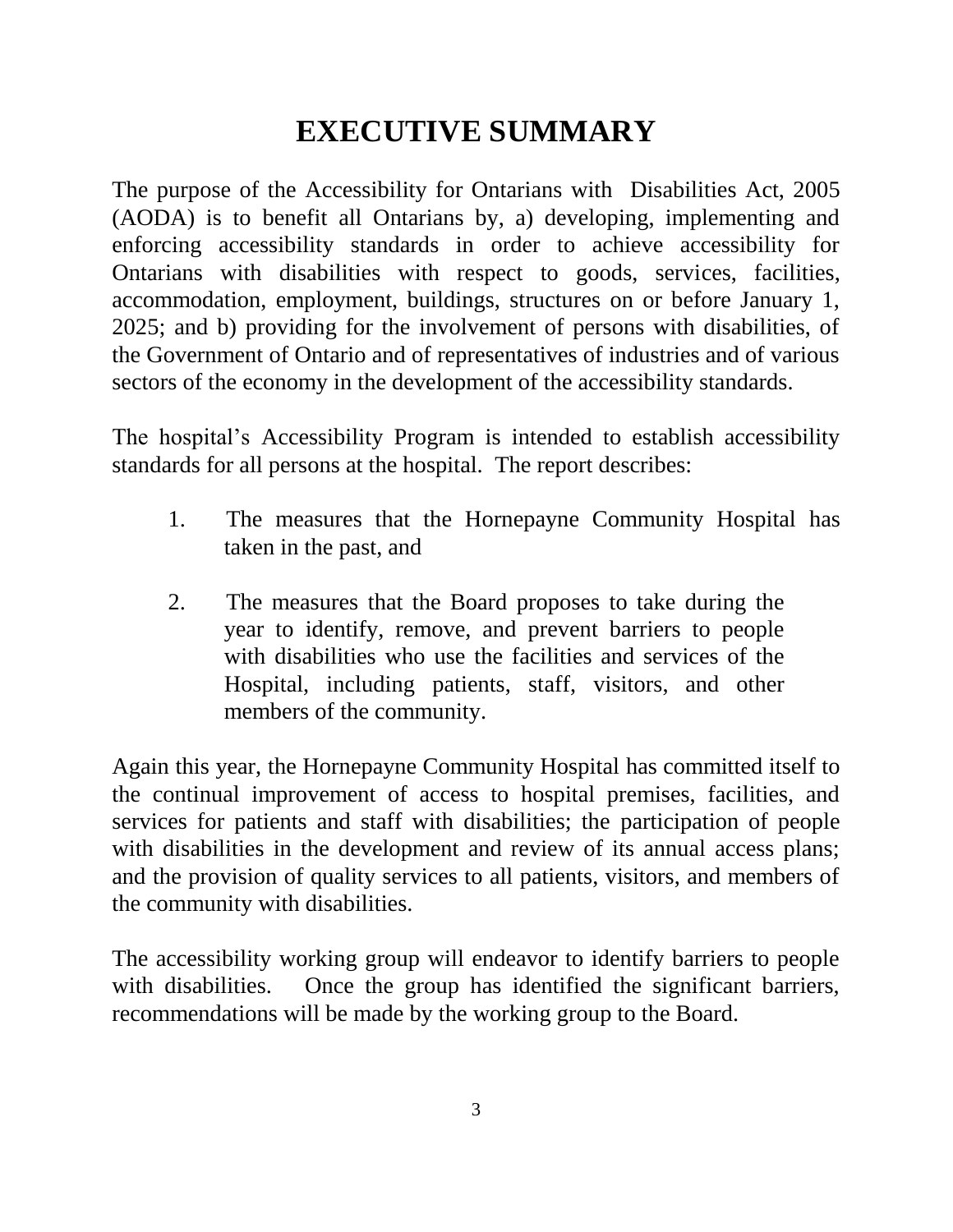#### **Aim**

The aim of this report is to describe measures that the Hornepayne Community Hospital will take in the years from 2019/2024 to identify, remove, and prevent barriers to all Ontarians in accessing hospital services, including staff, patients, and visitors.

#### **Objectives**

This report:

- 1. Describes the process by which the Hornepayne Community Hospital will identify, remove, and prevent barriers to people with disabilities.
- 2. Reviews earlier efforts to remove and prevent barriers to people with disabilities.
- 3. Lists the facilities, policies, programs, practices, and services that the Board may review in the coming year to identify barriers to people with disabilities.
- 4. Describes the measures the Hornepayne Community Hospital will take in the coming year to identify, remove, and prevent barriers to people with disabilities.
- 5. Describes how the Board will make this accessibility plan available to the public.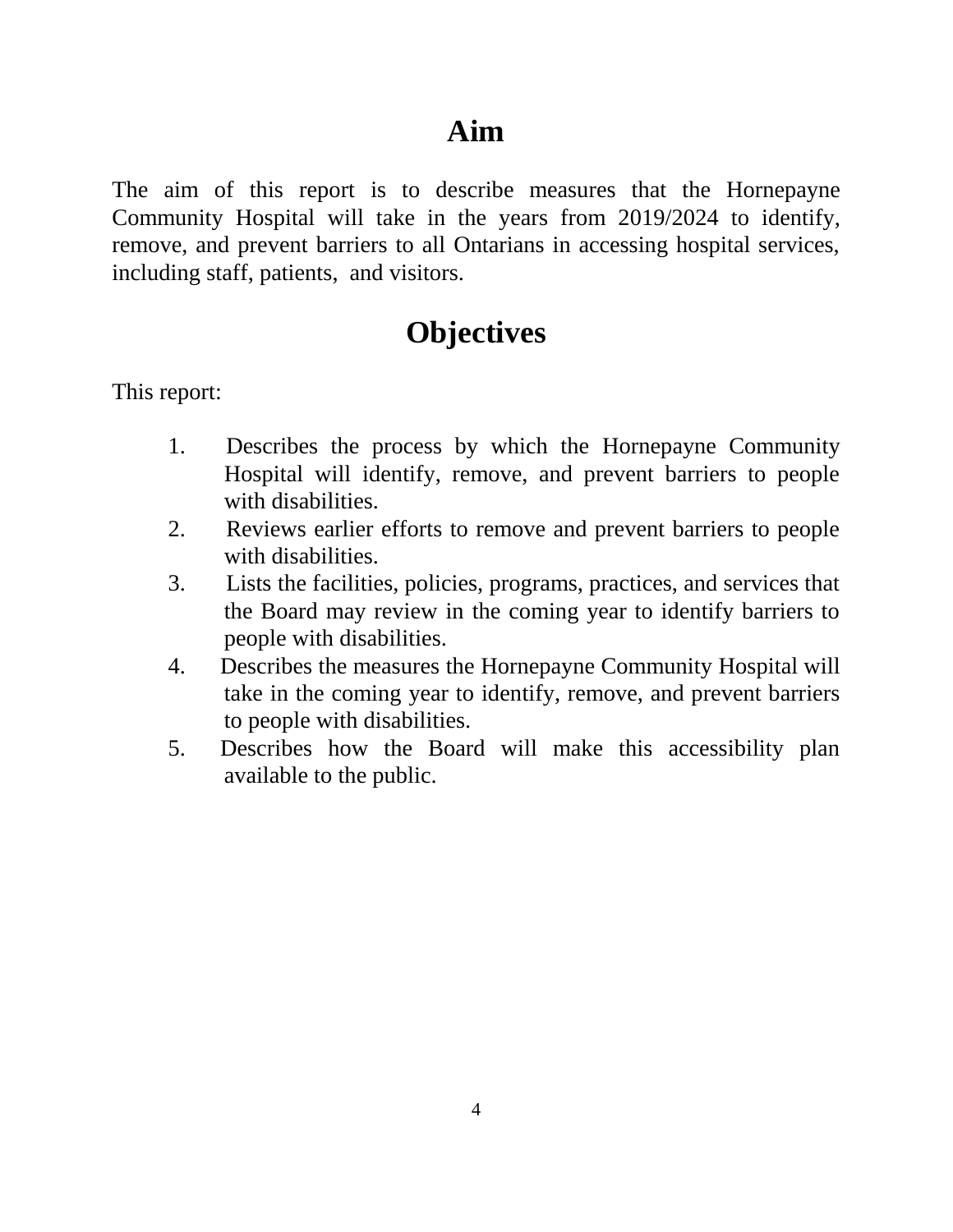## **Description of the Hornepayne Community Hospital**

The Hornepayne Community Hospital is a 20 bed facility that is located in Northern Ontario. It services a community population of approximately 1,000 citizens, with 65 employees. The Hospital is 29 years old.

It offers several health care services:

- 1. 24-Hour Emergency Department
- 2. Family Medicine Clinic
- 3. Diagnostic Services
- 4. Long Term Care facility
- 5. Acute Care beds
- 6. Hospice Suite

#### **Vision**

The vision of the Hornepayne Community Hospital is to become a Healthcare team that collaborates with our partners, shares our successes and learns from our experiences, as we evolve to provide the best care possible for our community.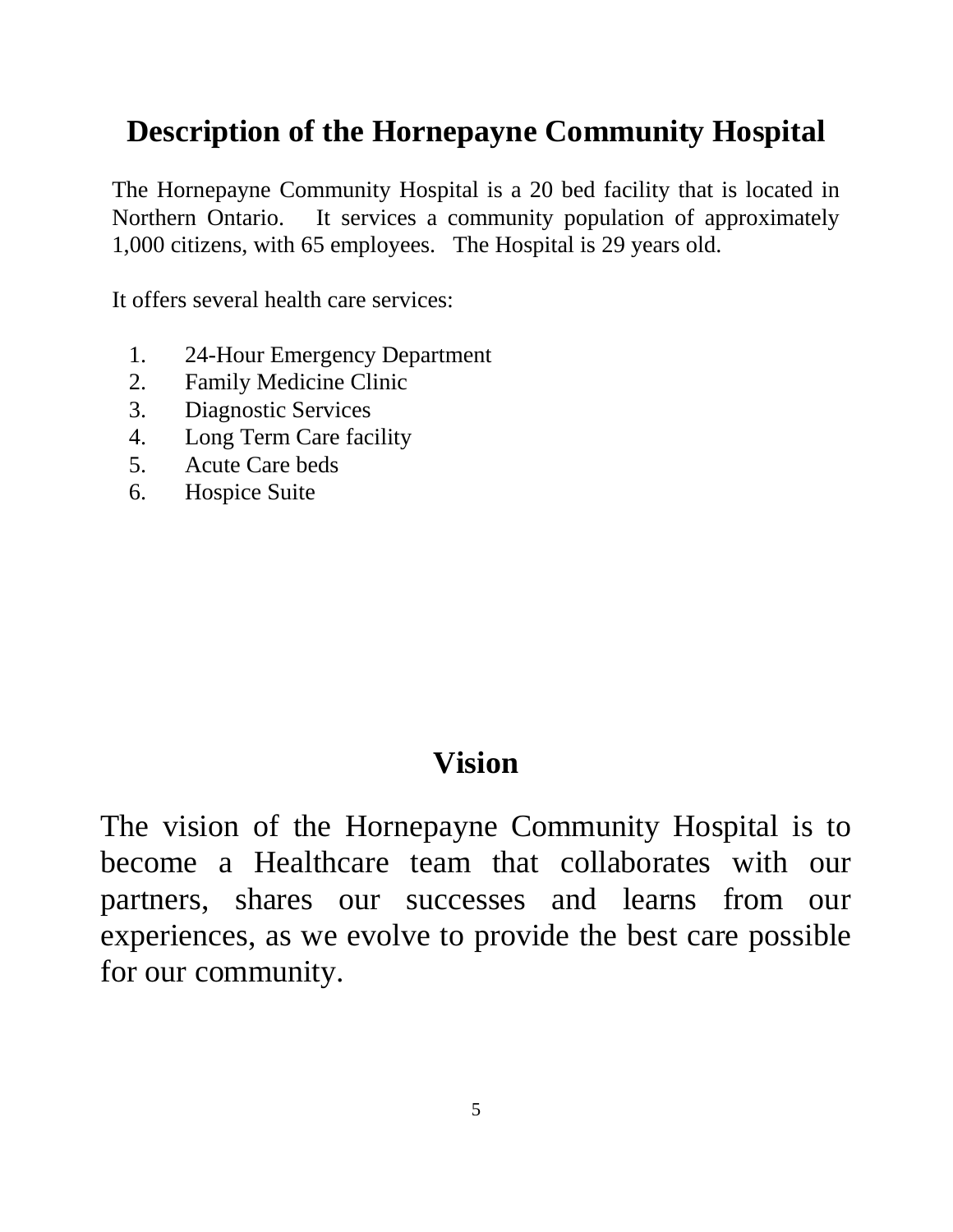### **The Accessibility Working Group**

#### **Establishment of the Accessibility Working Group**

The Chief Executive Officer in consultation with the Board of Governors formally constituted the accessibility working group in September of 2003.

The CEO authorized the accessibility working group to:

- 1. Conduct research on barriers to people with disabilities, regulations, policies, programs, practices, and services offered by the Hornepayne Community Hospital.
- 2. Identify barriers that will be removed or prevented in the coming year.
- 3. Describe how these barriers will be removed or prevented in the coming year.
- 4. Prepare a report on these activities, and after its approval by the CEO, make the plan available to the public.

# **Co-Ordinator**

Mrs. Pam Moore, Health Records/Privacy Lead, has been appointed as the Co-Ordinator of the group.

#### **Members of the Working Group**

| <b>Working Group Member</b> | <b>Department</b>        | <b>Contact Information</b> |
|-----------------------------|--------------------------|----------------------------|
|                             |                          | 807-868-2442               |
| Pam Moore                   | <b>Health Records</b>    | Ext. 5127                  |
| Alison Morrison             | <b>Nursing</b>           | Ext. 5123                  |
| Linda Kozlowski             | Finance & HR             | Ext. 5150                  |
| Donna MacInnis              | <b>Outpatient Clinic</b> | Ext. 5230                  |
| Marilyn Verrino             | <b>Support Services</b>  | Ext. 5158                  |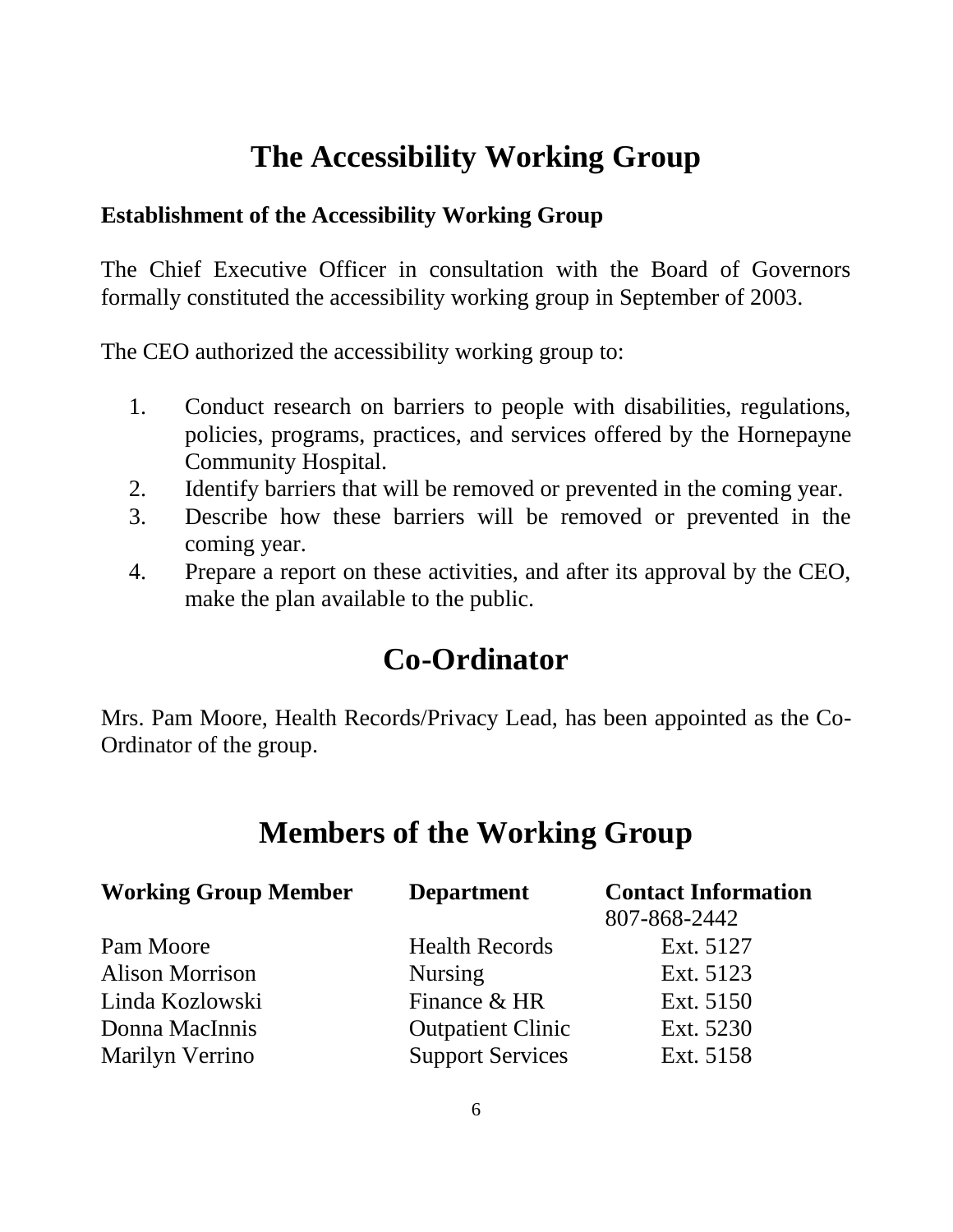# **HCH Commitment to Accessibility Planning**

The Hornepayne Community Hospital is committed to:

- 1. The continuous improvement of access to hospital services, facilities, and premises for patients, residents, staff, and visitors with disabilities.
- 2. The participation of people with disabilities in the development and review of its annual access plans.
- 3. The provision of quality services to all patients, residents, staff, visitors, and residents of the community with disabilities.

The Chief Executive Officer authorized the working group to prepare an accessibility plan that will enable the HCH to meet these commitments.

# **Recent Barrier-Removal Initiatives**

During the last several years, there have been several informal initiatives to identify, remove and prevent barriers to people with disabilities.

- 1. Automatic/push button door openers for the front of the facility
- 2. Door openings wheel chair accessible
- 3. Call bell system, at chair level in all public washrooms and patient rooms
- 4. Elevator to basement
- 5. Signs posted at all sight levels, in both French and English
- 6. Interpreters
- 7. Education to the staff and physicians on an informal level regarding communication tools with individuals with disabilities.
- 8. Individual education for individuals and their families, who have disabilities, services that are offered in the community, physician house calls, etc.
- 9. Installation of an additional after hour's entrance buzzer/speaker/video which is low enough to be wheel chair accessible.
- 10. Public washrooms have had "universal" washroom signs affixed to the doors.